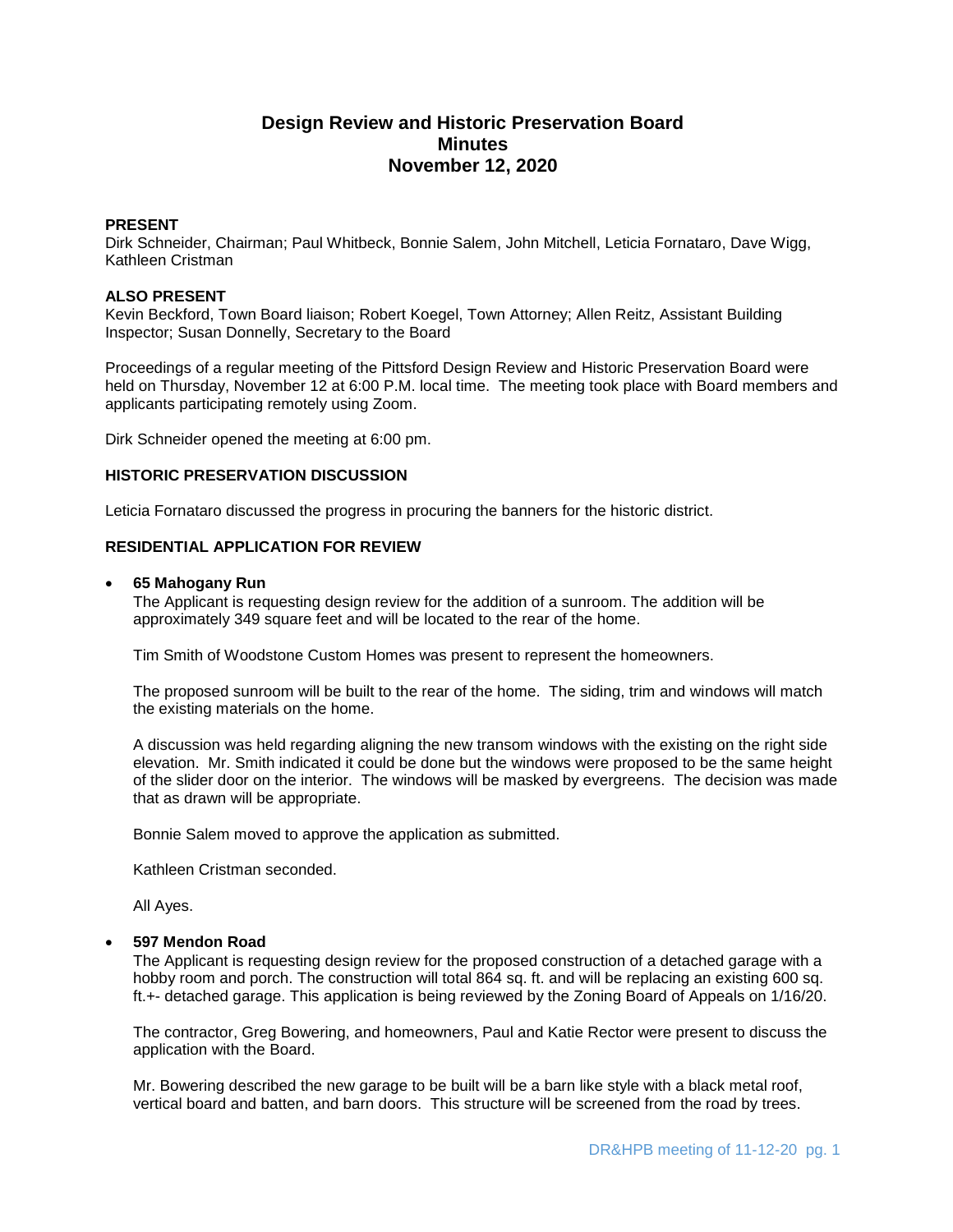Bonnie Salem and Dirk Schneider commented that this structure will be an improvement to what it already on the property.

David Wigg moved to approve the application as submitted.

Leticia Fornataro seconded.

All Ayes.

#### **305 W. Bloomfield Rd.**

The Applicant is requesting Design Review for the proposed construction of a 2-story addition. The addition will total approximately 1600 sq. ft.

The architect, Paul Morabito, was present to discuss the application with the Board.

Mr. Morabito discussed the proposed addition to the current home. The siding will be a Hardi siding in Russian olive color with tan trim.

The Board as a whole reviewed their concerns with this application. The consensus was as follows:

- 1. Work had been completed on the side elevation to convert to a bay window addition without design review.
- 2. The plan shows no discernable entry point/front door entrance on the front façade of the home.

The Board feels that the bay window needs to show some structural support and that a porch entry should be added to provide some identity to the front elevation.

It was decided that this application should be held open to discuss the concerns with the homeowner. It was requested that any future submission should include an up to date photo of the home.

# **RESIDENTIAL APPLICATION FOR REVIEW – NEW**

#### **48 Coventry Ridge**

The Applicant is requesting design review for the construction of a two story single family home. The home will have a total living area of 3223 square feet and will be located in the Coventry Ridge Subdivision.

Jim Connaughton of Coventry Ridge Building Corporation was present to discuss the application.

Mr. Connaughton described the new dwelling on a corner lot trimmed by two materials. There will be a walkout basement.

A discussion was held about bringing the trim to the ground on the garage on the left side elevation. Mr. Connaughton said he could do this.

Kathleen Cristman moved to accept the application as submitted with the adjustment of the trim on the drawing for the garage.

Dirk Schneider seconded.

All Ayes.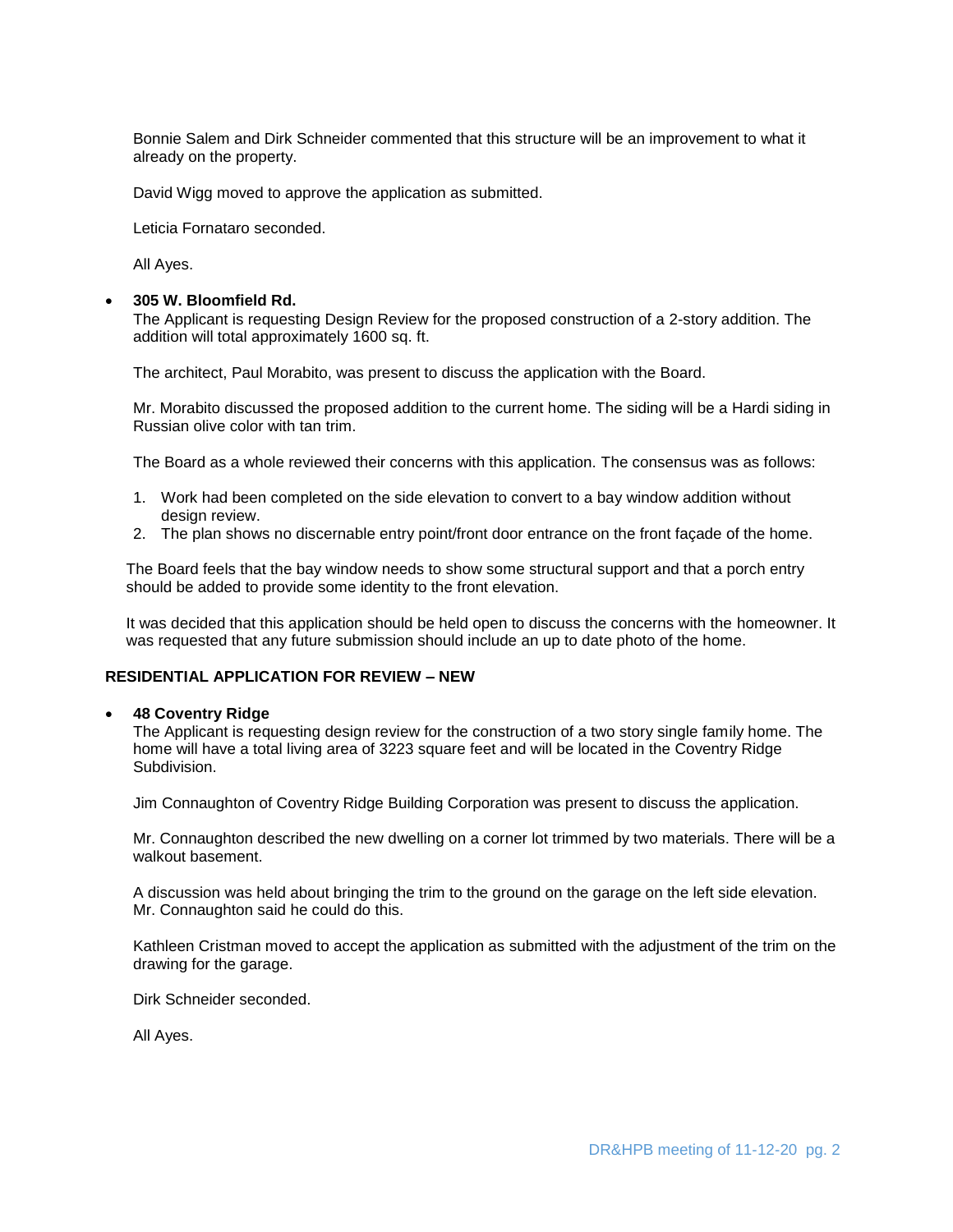## **10 Lexton Way**

The Applicant is requesting design review for the construction of a two story single family home. The home will be approximately 2339 square feet and will be located in the Wilshire Hills Subdivision.

Jeff Morrell of Morrell Builders was present to discuss the application with the Board. He described the new construction as being trimmed with two materials and having a side load garage.

The was no further discussion from the Board.

Paul Whitbeck moved to accept the application as submitted.

Leticia Fornataro seconded.

All Ayes.

## **18 & 20 Skylight Trail**

The Applicant is requesting design review for the proposed construction of a new town home dwelling. The proposed building will consist of two attached single family dwellings sharing a common wall. Lot 5 (18 Skylight Trail) will be approximately 2000 sq. ft. and Lot 6 (20 Skylight Trail) will be 1987 sq. ft. The town homes will be located in the new Alpine Ridge development.

Jeff Morrell of Morrell Builders was present to discuss this application with the Board.

Mr. Morrell clarified the developmental key to for colors and stone locations. The placement of units with clean lines will be placed next to buildings with stone. There will be three types of wood grain for the garage and front door. No front elevation will be similar to the unit next to it. The shake element will be tone on tone with the clapboard.

Mr. Morrell extended an invitation to Board members to come on site to view construction.

The gable on this unit has been eliminated and there is one side load garage.

Leticia Fornataro moved to accept the application as submitted.

Kathleen Cristman seconded.

All Ayes.

## **35 & 37 Skylight Trail**

The Applicant is requesting design review for the proposed construction of a new town home dwelling. The proposed building will consist of 2 attached single family dwellings sharing a common wall. Lot 34 (35 Skylight Trail) will be approximately 2000 sq. ft. and Lot 33 (37 Skylight Trail) will be 2217 sq. ft. The town homes will be located in the new Alpine Ridge development.

Jeff Morrell of Morrell Builders was present to discuss this application with the Board.

Mr. Morrell stated that the color of this unit will be light mist and the doors will be English walnut.

A dormer element has been added to this unit.

Bonnie Salem moved to approve the application as submitted.

John Mitchell seconded.

All Ayes.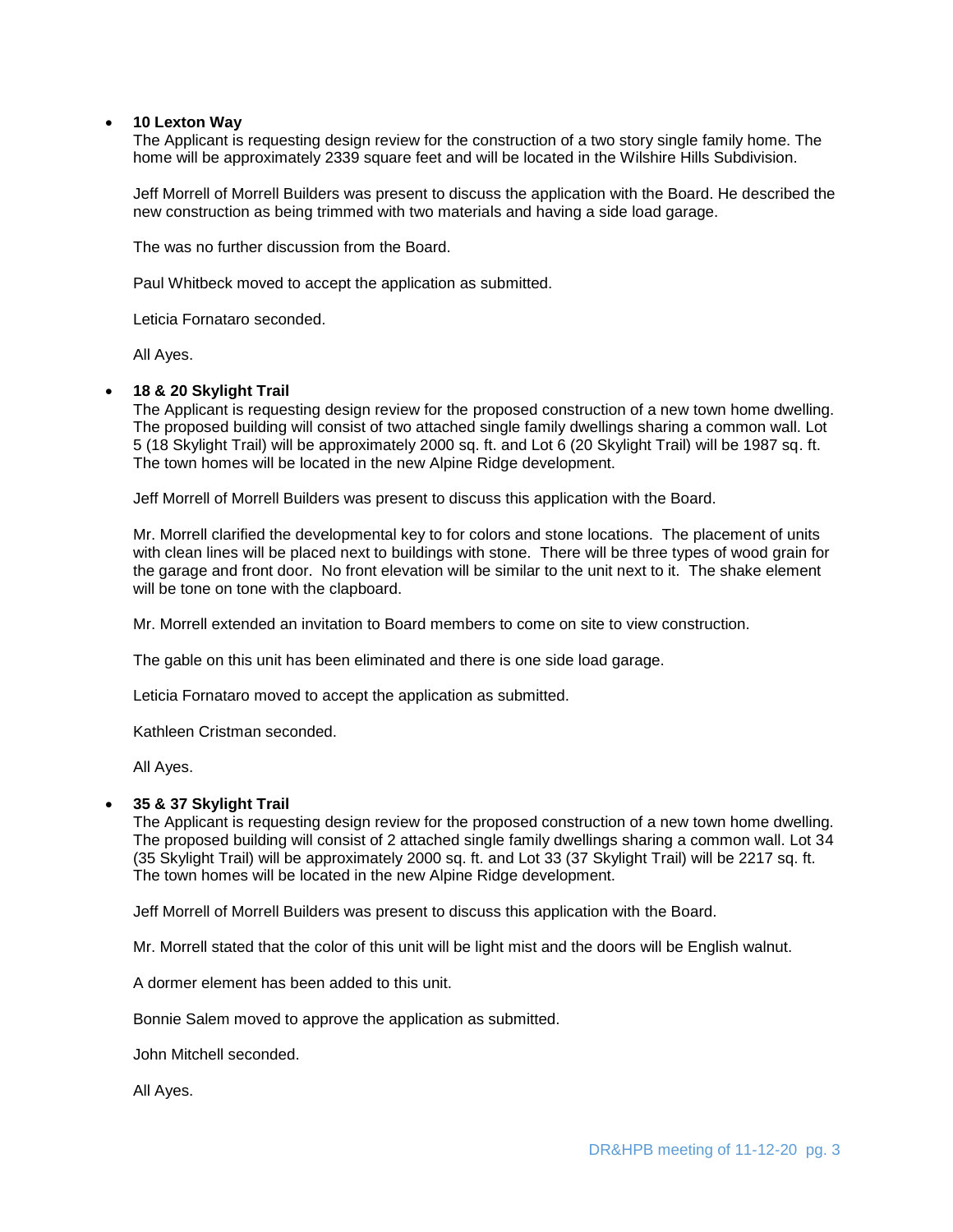## **65 Pickwick Dr.**

The Applicant is requesting design review for the proposed construction of a new 2761 sq. ft. home. The existing home is proposed to be demolished and replaced with this home.

The architect, Paul Morabito, the contractor Tim Smith and homeowners Jim and Martina Post were present to discuss the application with the Board.

Mr. Morabito indicated that the new home is not much more of a footprint than the home being demolished. The exterior will be light gray shiplap siding, with darker gray color in the shake material in the gables with white trim. The main roof will be standard gray asphalt roof. The metal roof will be darker for contrast.

Paul Whitbeck moved to approve the application as submitted.

David Wigg seconded.

All Ayes

## **COMMERCIAL APPLICATION FOR REVIEW**

#### **3001 Monroe Avenue – Edible Arrangements**

The Applicant is requesting design review for the change to an existing business identification sign. The sign will still identify the business "Edible Arrangements" but will be increased in size by 1 square foot and display a new design.

Rich Loria was present to represent this application before the Board.

The new sign will be similar in size and colors to the existing sign.

Dirk Schneider commented that the new sign is more legible than the old one.

Kathleen Cristman moved to accept the application as submitted.

Bonnie Salem seconded.

All Ayes.

## **900 Linden Avenue – Cube Smart**

The Applicant is requesting design review for the addition of a business identification sign. The sign will be a two-sided aluminum post and panel approximately 8 square feet identifying "CubeSmart".

Tony Snow of Gupp Signs was present.

The new sign is free standing with the name and address of the company and lit by the two existing ground spotlights.

Bonnie Salem moved to approve the application as submitted.

John Mitchell seconded.

All Ayes.